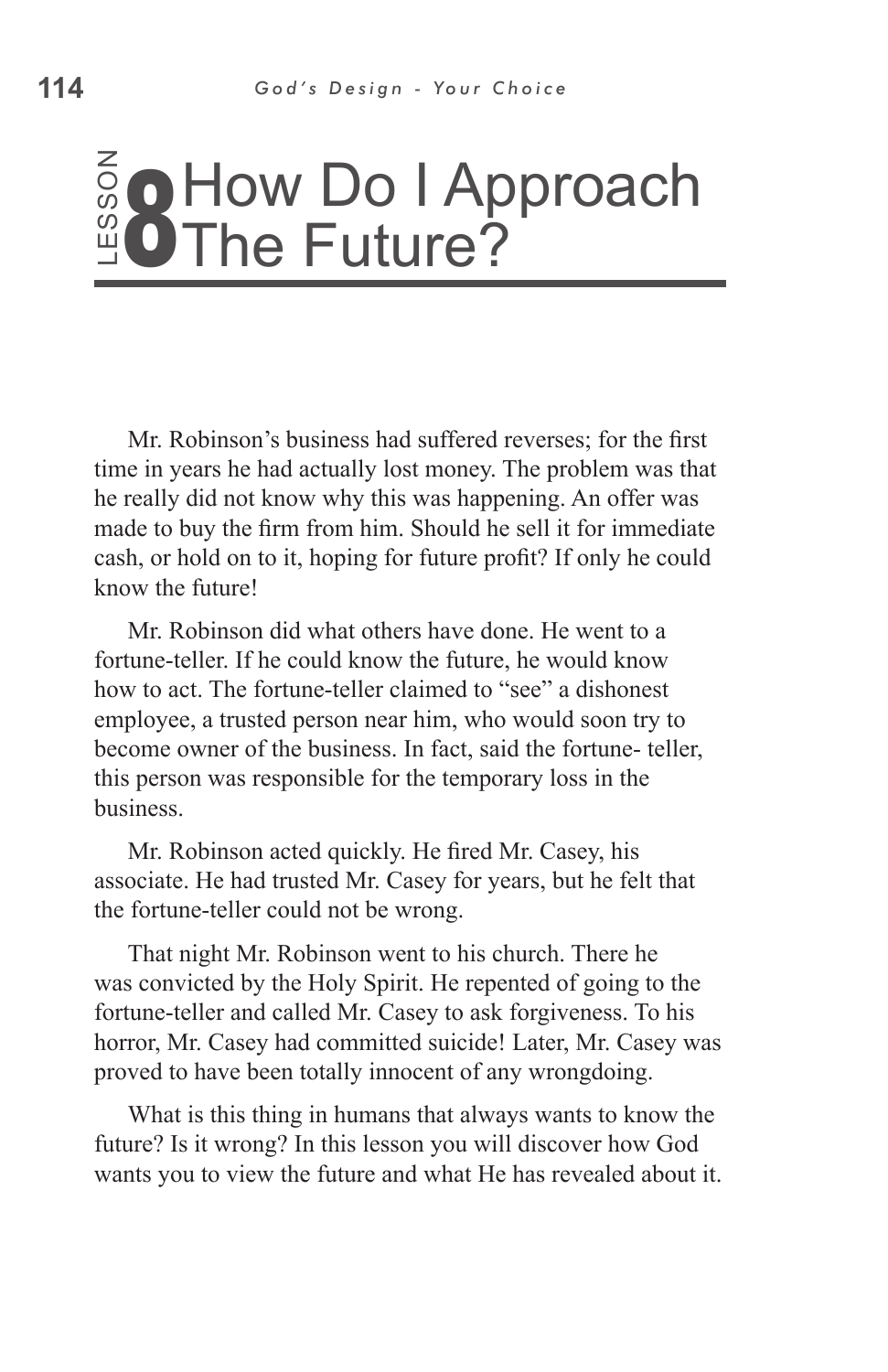#### *The Plan*

- A. God's Design for the Future
- B. Why God Limits His Revelation
- C. God's Design for Today

#### *The Goals*

- 1. State the purpose for and the content of God's revelation of the future.
- 2. Explain why God limits His revelation of the future.
- 3. Describe how you can follow God's design every day.

### **A. God's Design For The Future**

**Goal 1.** State the purpose for and the content of God's revelation of the future.

Man is the only creature that gives any sign of being able to think about the future. Animals act by instinct to gather food for the future, but humans think of the future and even try to control it for their own purposes. Man did not develop his ability to think about the future on his own; it was given to him by God. It is part of his character as a creature made in the image of God.

The danger lies not in people's desire to know the future, but in the fact that sometimes man's knowledge of the future can lead him to unwise actions. There is a difference between praying to know the future and praying to know God's will. We normally want to know the future so we can decide what to do. But when we want to know the will of God it is so we can do what *He* wants us to do.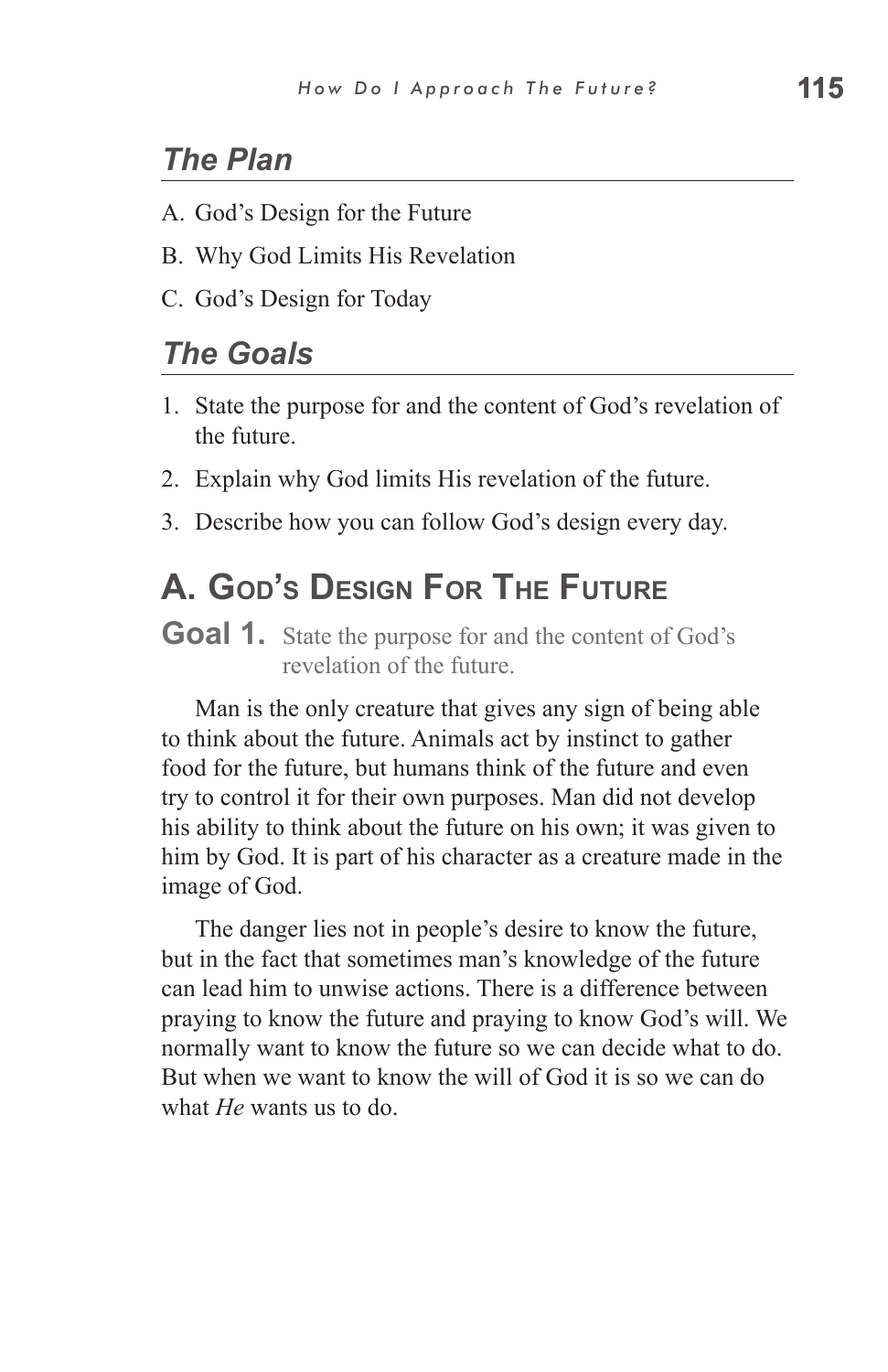### *Application*

**1** Which statement expresses a proper attitude towards the future?

- **a)** I want to know the future so I can decide what actions need to be taken.
- **b**) I would like to know God's plan, so I can do what He wants me to do.

**SHIFT** 

#### What God Has Revealed

God has chosen to reveal to us some of the future. Coming events are unfolded as a panorama or series of pictures in the Revelation to John, the last book of the Bible.

Many times John detailed what he saw, yet Bible scholars find it difficult to agree exactly on what is going to take place. Perhaps when God shows the future it is hard to accept because of the present.

How can we imagine the real, personal return of Jesus Christ to earth or a thousand-year reign of righteousness (Revelation 1:7, 20:1–6)? It is no wonder that many of John's descriptions seem so unreal. Because we cannot adjust to seeing events in an unfamiliar setting, we find it hard to interpret his message correctly.

But though there are some problems in interpreting John's message, several things about the future *are* clear. When God's time has come, the world will be changed. Man-made civilization will be destroyed but man will survive. Christ will intervene and will set up a kingdom.

Evil will be judged and the scars it left removed from the earth. Satan, the author of evil, will be eternally cast away and punished.

We will be changed! Our bodies will be glorified, our knowledge perfected. Salvation will be completed. You individually will be perfect. You will also be in the perfect will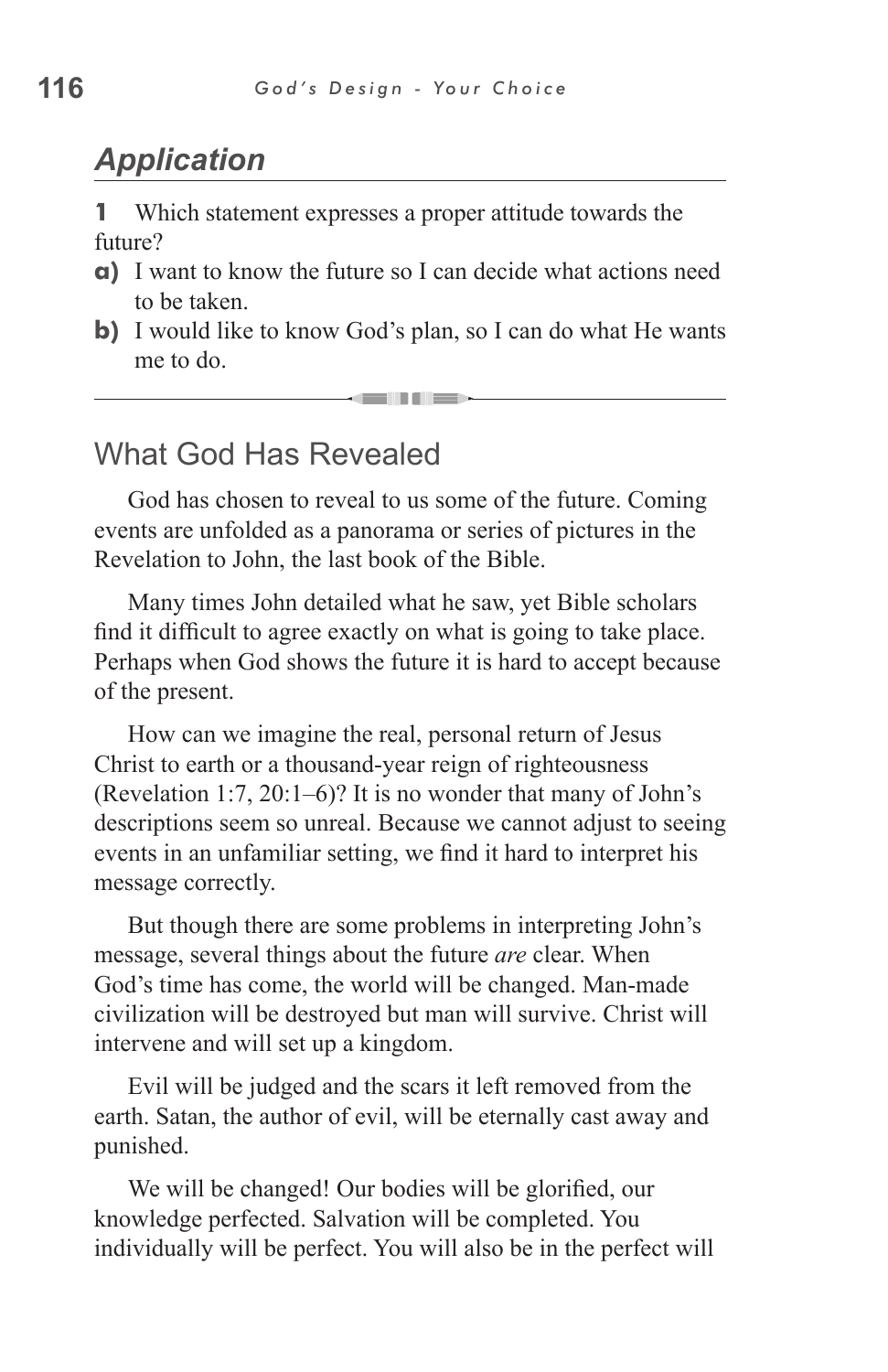of God. As the master builder, Christ will have finished His work on you; His kingdom will be complete.

It is easy to understand why God did not tell us more. We find it hard to imagine what He *did* tell us.

#### *Application*

- **2** Circle the letter in front of each TRUE statement.
- **a)** John's descriptions of the future are unfamiliar because they are unreal.
- **b**) The book of Revelation says that Jesus Christ will personally return to earth.
- **c)** Because we might misuse knowledge of the future, God has chosen not to tell us about it.

<u>sein dies</u>

**d)** God's plan for us includes complete perfection.

#### God's Purpose For Revelation

With the little bit we know of the future we still try to "help" God. If you would like to read an example of this in the Bible, you can find it in Genesis 16—the story of Abraham and Hagar. Our efforts to bring about God's promise often lead to sorrow, not blessing. God has shared with us a glimpse of the future so we might have hope, not so we would try to devise a method to make future events happen.

Jesus saw the ultimate joy of the plan of the Father for Him.

Let us fix our eyes on Jesus, the author and perfecter of our faith, who for the joy set before him endured the cross, scorning its shame, and sat down at the right hand of the throne of God. (Hebrews 12:2)

Satan's plan was to use the knowledge of the future that Christ possessed (that the kingdoms of the world would become Christ's) to get Christ to determine an easy way to obtain them. He would get Christ to simply bow down and worship him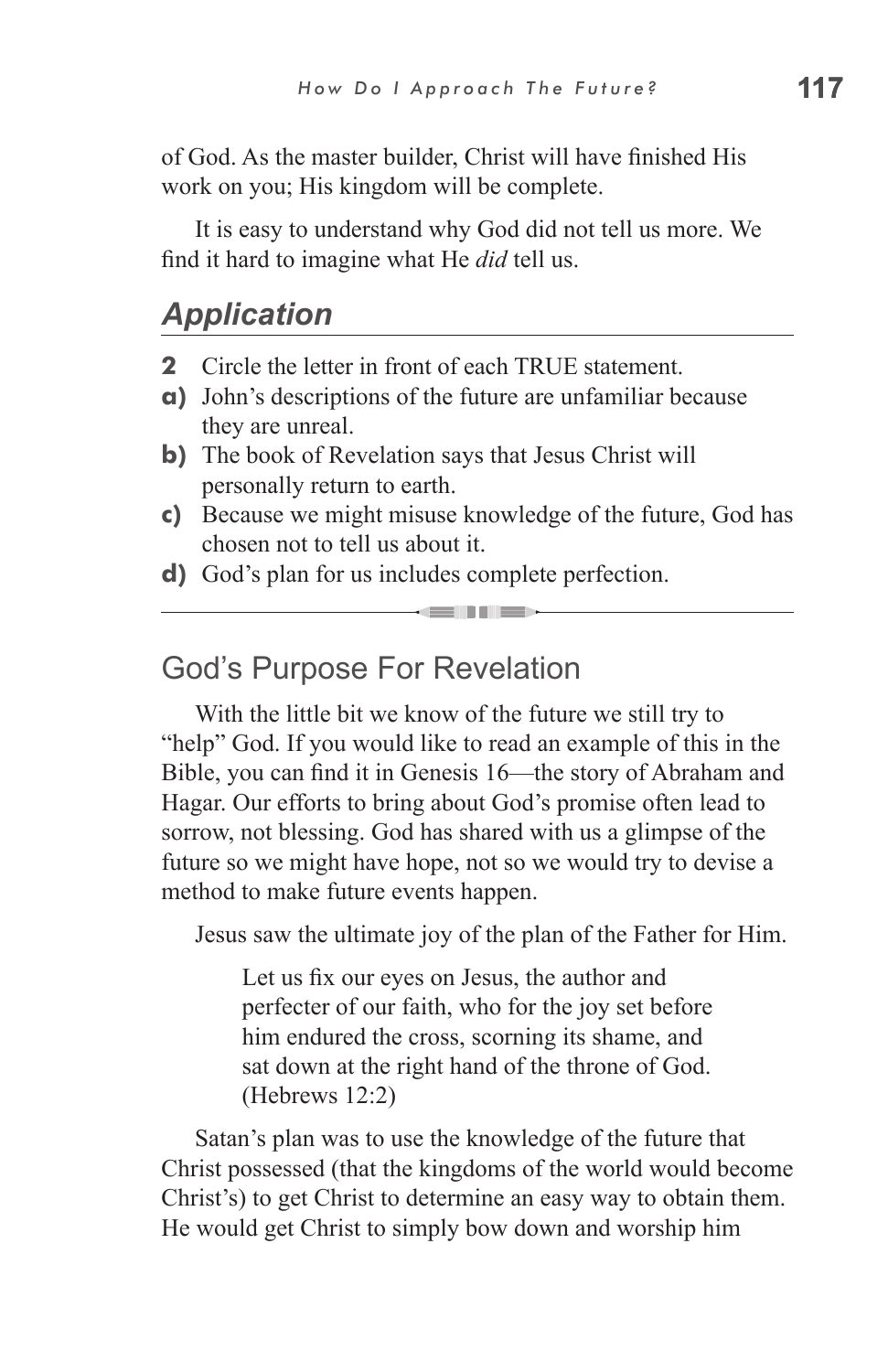(Luke 4:5–8). But Christ refused Satan's offer and followed God's way for Him.

God has shown us the future to help us deal with the difficulties of the present. The very impossibility (in the natural) of reaching the goal He has set for us—of becoming perfect—should cause us to look to Him for daily help. He wants us to draw on His strength and His grace to obey what He has told us to do.

### *Application*

**3** Complete the following sentence. God shows us the future so that we will

. . . . . . . . . . . . . . . . . . . . . . . . . . . . . . . . . . . . . . . . . . . . . . . . . . . . . . . . . . . . . . . . . . . . . . . . . . . . . . . . . . . . . . . . . . . . . . . . . . . . . . <u> — collition – </u>

### **B. Why God Limits His Revelation**

Goal 2. Explain why God limits His revelation of the future.

Why does God not show everything to us before-hand? Can He not trust us? The question is not His trust of us but our trust of Him.

If we saw all the steps needed to arrive at a future goal, we would hurry to take some and try to avoid taking others. The very drawing back we might do would not fit into God's plan for us. We see this pattern of hurry or avoidance in the lives of some men we read about in the Bible.

Joshua had completed the Jericho conquest. Ai was clearly next. He was eager to finish the job, so he hurried to Ai without the direction of the Lord. The result was disastrous (Joshua 7:2–5).

David tried to hurry the ark (the sacred box containing a copy of God's covenant with Israel) back to Jerusalem. The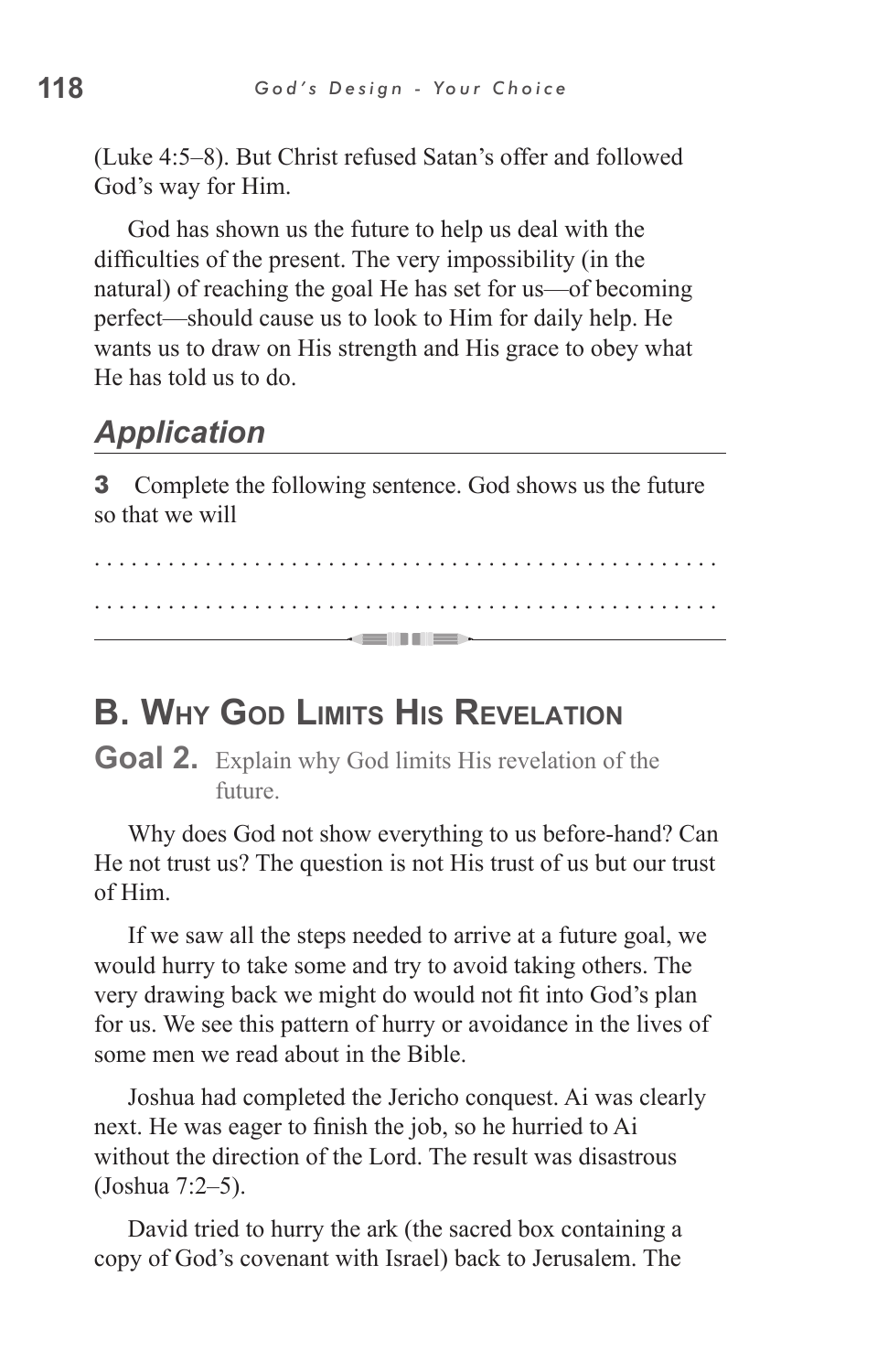right goal looked so inviting. He did the efficient thing and put the ark on a cart instead of having it carried as it was designed to be (Exodus 25:12–14; Joshua 3:2–4). Again, the result was not the speedier progress of God's kingdom but disaster (2 Samuel 6:6–8).

Peter found the sacrifice Jesus would make on the Cross to be an intermediate step he could not accept (Matthew 16:22). He wanted to fight with the sword rather than walk with Christ through that experience (John 18:10–11).

Sometimes what is really meant by saying *I want to know the will of God for me* is this: *I want to know God's plan so I can decide what is to be done.* We must accept the limits of what God has revealed and be sure that our motives for wanting to know His will are right.

# *Application*

**4** The most important reason why God limits His revelation of the future is because

- **a)** our knowledge of the future will not change it.
- **b**) we would often try to hurry or avoid taking the intermediate steps.
- **c)** it is sometimes difficult for us to understand what will happen.

**5** Read 2 Peter 3:10–11. In your notebook, describe how that verse says we should respond to the knowledge that the heavens and earth will be destroyed.

\_\_\_\_\_

# **C. God's Design For Today**

**Goal 3.** Describe how you can follow God's design every day.

What is God's will for your life today? What does He want you to do? There are different kinds of spiritual experiences. Certain kinds of experiences in Christ are meant to be once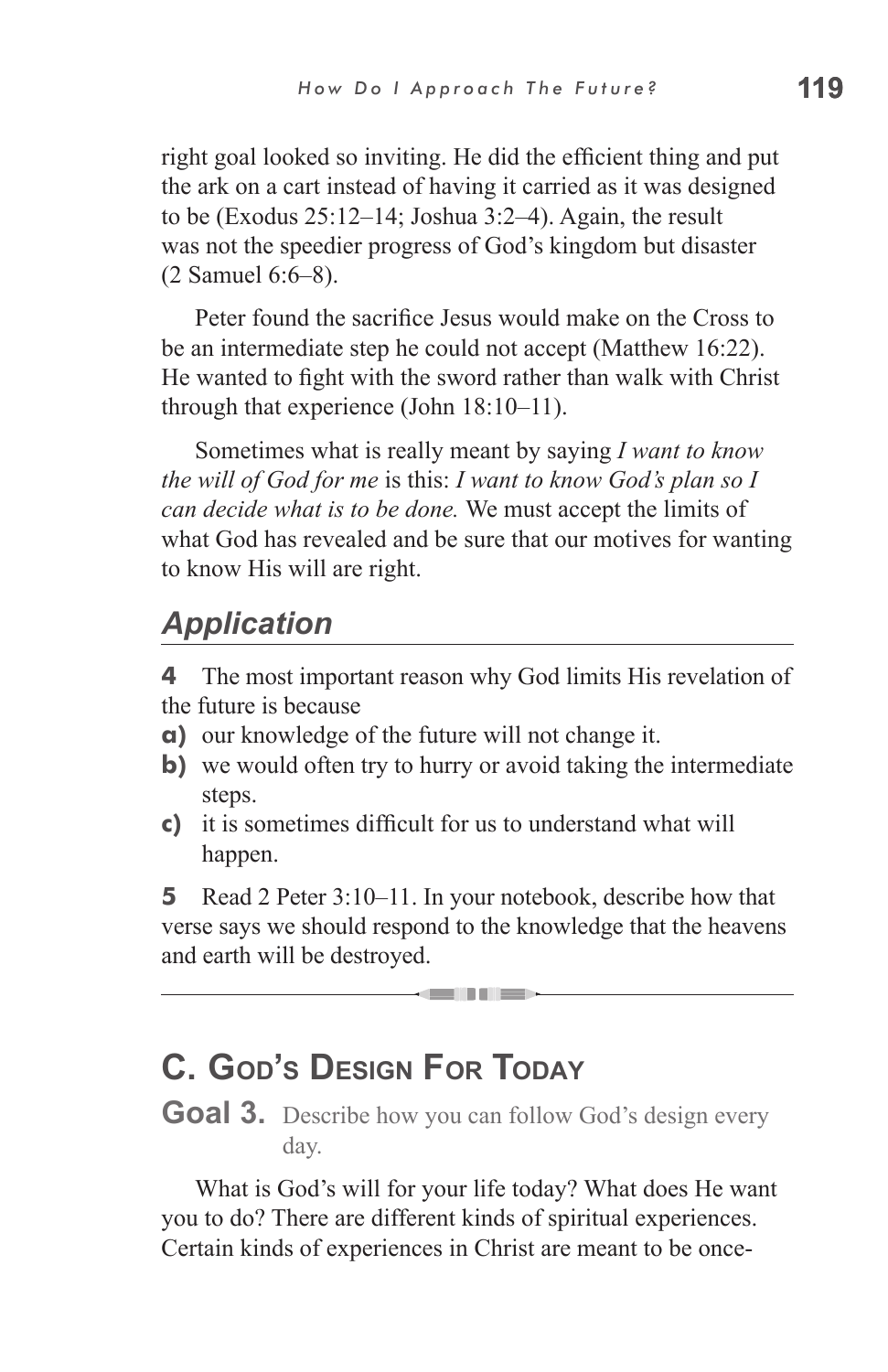and-for-all or onetime. The new birth is one of these, for God offers eternal salvation.

Other experiences seem to be of a seasonal type. Just as there are cycles in the natural creation, so these experiences reoccur at particular times or periods of our spiritual lives. Revival—a special time of spiritual renewal—is one of these. We do not live in a perpetual state of revival. We seek "rain" spiritual renewal—in times of rain. God makes the nature of these seasons clear through the ministry of His Word and the Spirit. Usually there are signs that indicate both a need for revival and God's desire to send one, just as in nature there are signs of the coming seasons.

#### *Application*

- **6** A spiritual experience that is *seasonal* is one that occurs
- **a)** at periodic times.
- **b)** only one time.
- **c)** on a continuous basis.

But along with once-for-all and seasonal experiences, there are those which are meant to occur on a daily basis. God has placed us in a world into which He has built a daily cycle. Because we live day by day, there are certain spiritual principles He intends us to follow day by day. Doing His will in its most basic form is to do *each day* those things that we know to be His will for that day.

. . .

Let us look at what God wants us to do each day and then see what He promises.

When the tabernacle or tent of the Lord's presence was the center of worship during Old Testament times, there were duties assigned to certain men called priests and Levites. These duties were to be fulfilled daily. Without the practice of that daily obedience, the celebration of the great annual festivals would have been absurd.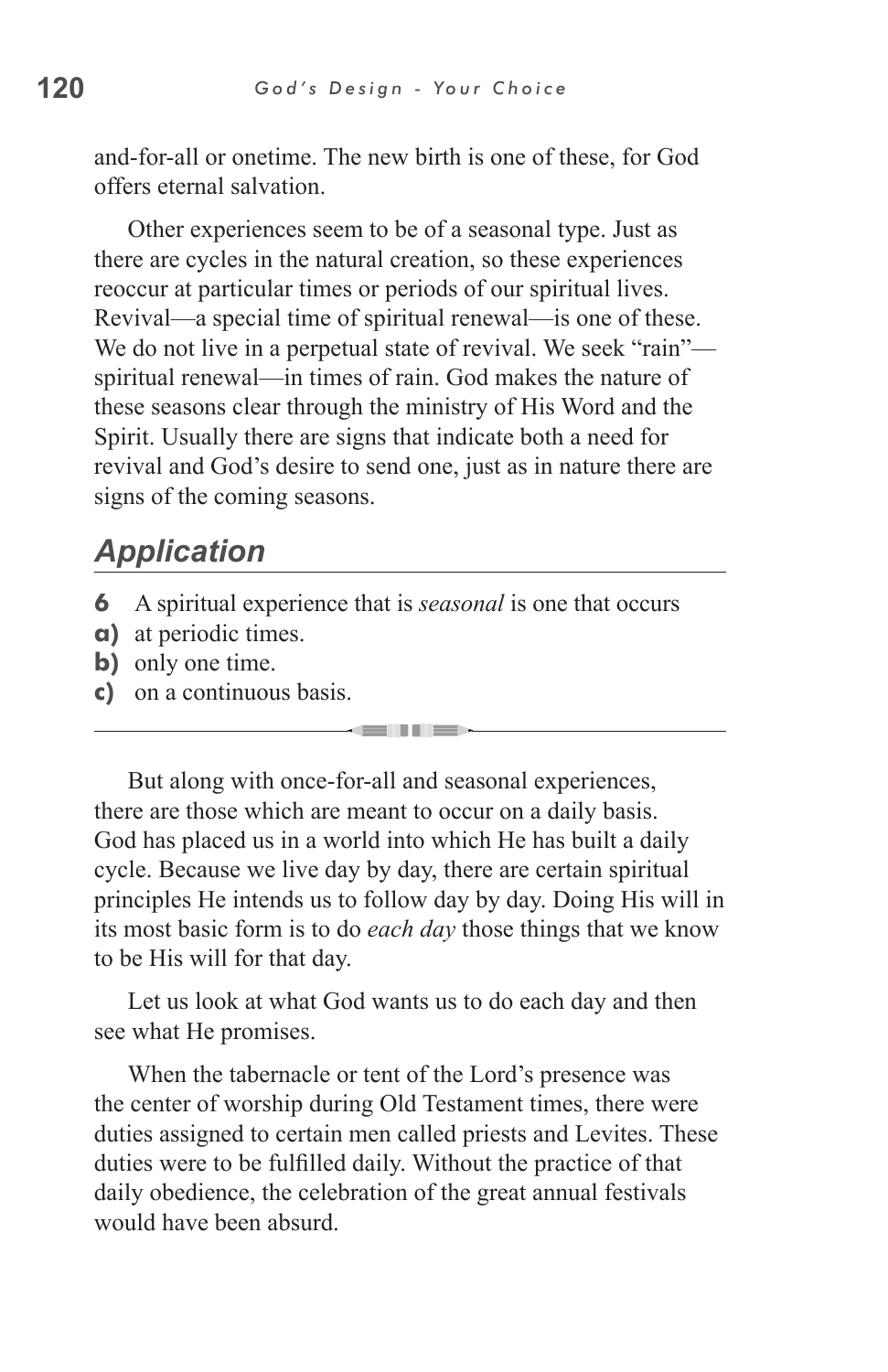It was while Zechariah was doing his daily priestly duties that the angel Gabriel told him he would have a son who would prepare God's people for the coming of the Lord (Luke 1:8– 17). While Anna the aged prophetess was at her daily prayers in the temple, she was given a great privilege. She witnessed the dedication of Christ himself, the salvation of the world! (Luke 2:36–38).

So, what are we to do daily? After the Day of Pentecost, the church experienced great success (Acts 2:40–41). The behavior of the believers was marked by daily action that caused God's blessing to remain upon them. It was as though they continued by their spiritual worship the daily ceremonial worship practiced by the priests in the Old Testament. What was their pattern? Let us examine it as it is described in Acts 2:44–47.

> All the believers were together and had everything in common. Selling their possessions and goods, they gave to anyone as he had need. Every day they continued to meet together in the temple courts. They broke bread in their homes and ate together with glad and sincere hearts, praising God and enjoying the favor of all the people. And the Lord added to their number daily those who were being saved.

*First, they kept their relationships with their brothers right daily.* They were in close fellowship (vv. 44, 46).

Nothing will distort your hearing of God's voice so much as a wrong relationship with one of God's people. Bitterness, resentment, jealousy, or other wrong feelings will surely lessen your ability to be freely responsive to God. It is best to daily check your relationships. The Bible says that if a relationship is spoiled or broken during the course of the day, let the end of the day mark the end of the strife.

> In your anger do not sin: Do not let the sun go down while you are still angry. (Ephesians 4:26)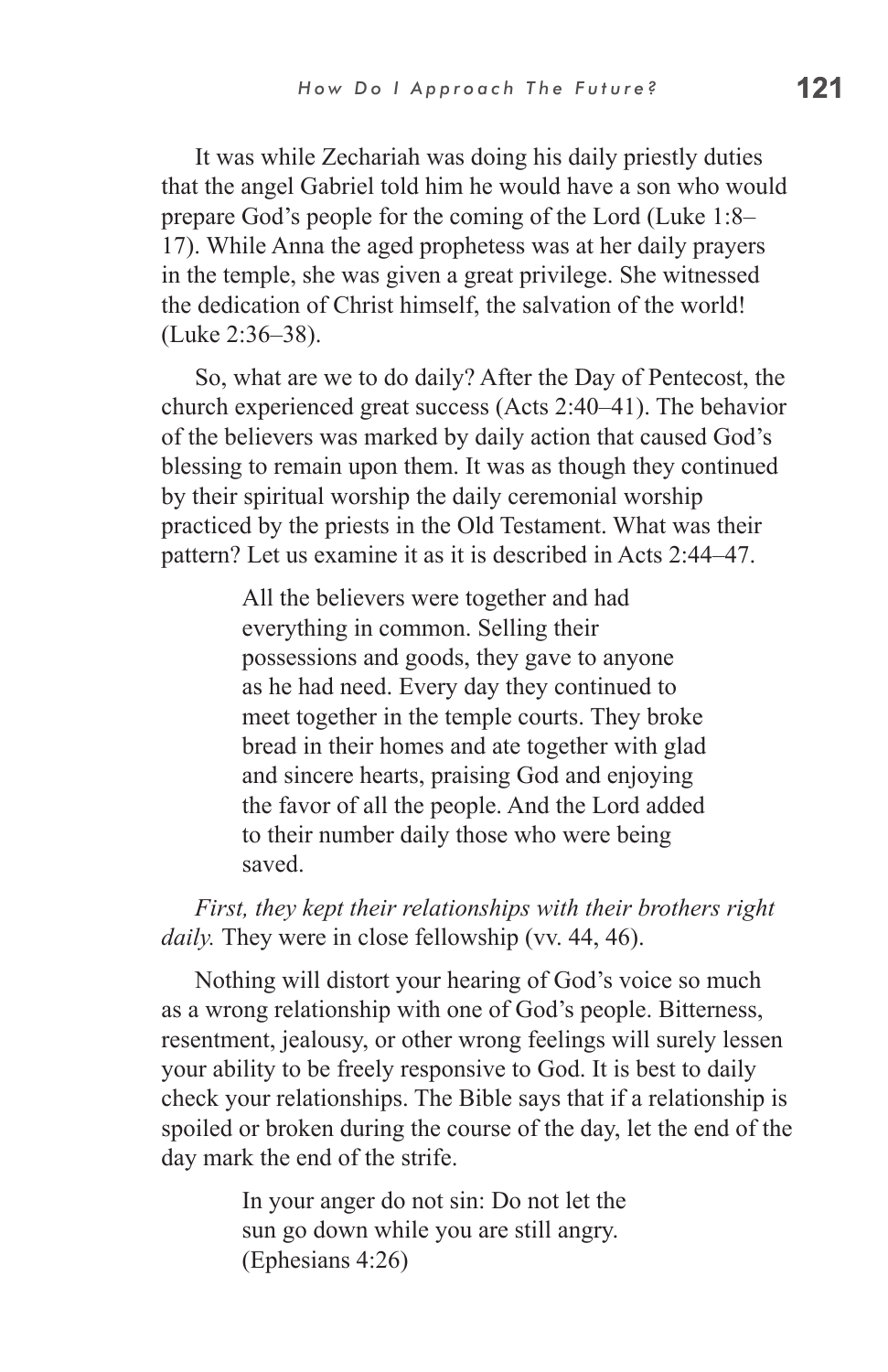### *Application*

**7** In your notebook, make a list of the people who are an important part of your daily life. Are your relationships with each one right? Make it a habit to daily check these relationships and do what is necessary to keep them right.

an an a

Out of the unity described in Acts 2:46, no doubt there flowed encouragement and exhortation. Hebrews 3:13 directly commands us to help and encourage each other.

In principle then, God's Word tells us to make sure every day that our relationships are right. Then out of these right relationships we are to minister, serve, and help each other. With the renewed mind you can have according to Romans 12:1–2, you will see opportunities of doing this.

*Second, they praised God daily* (vv. 46–47). Praise is to be the daily *expression* of the child of God. It may begin as a sacrifice of obedience, but it will end as an expression of gladness for the goodness of God.

*Third, they renewed their consecration daily*. The example given in Acts 2 shows how the believers demonstrated their consecration in action. Christ said that anyone who wanted to follow Him had to "'take up his cross daily'" (Luke 9:23). By this Christ was saying that each day we need to remind ourselves that we belong to God. Out of that attitude or mindset everything will be done to the glory of God.

David learned that consecration involved offering to God every day those things he had vowed or promised to do (Psalm 61:8).

*Fourth, no doubt they looked to God for the supply of their needs daily.* This should also be our pattern: "Give us today our daily bread" (Matthew 6:11).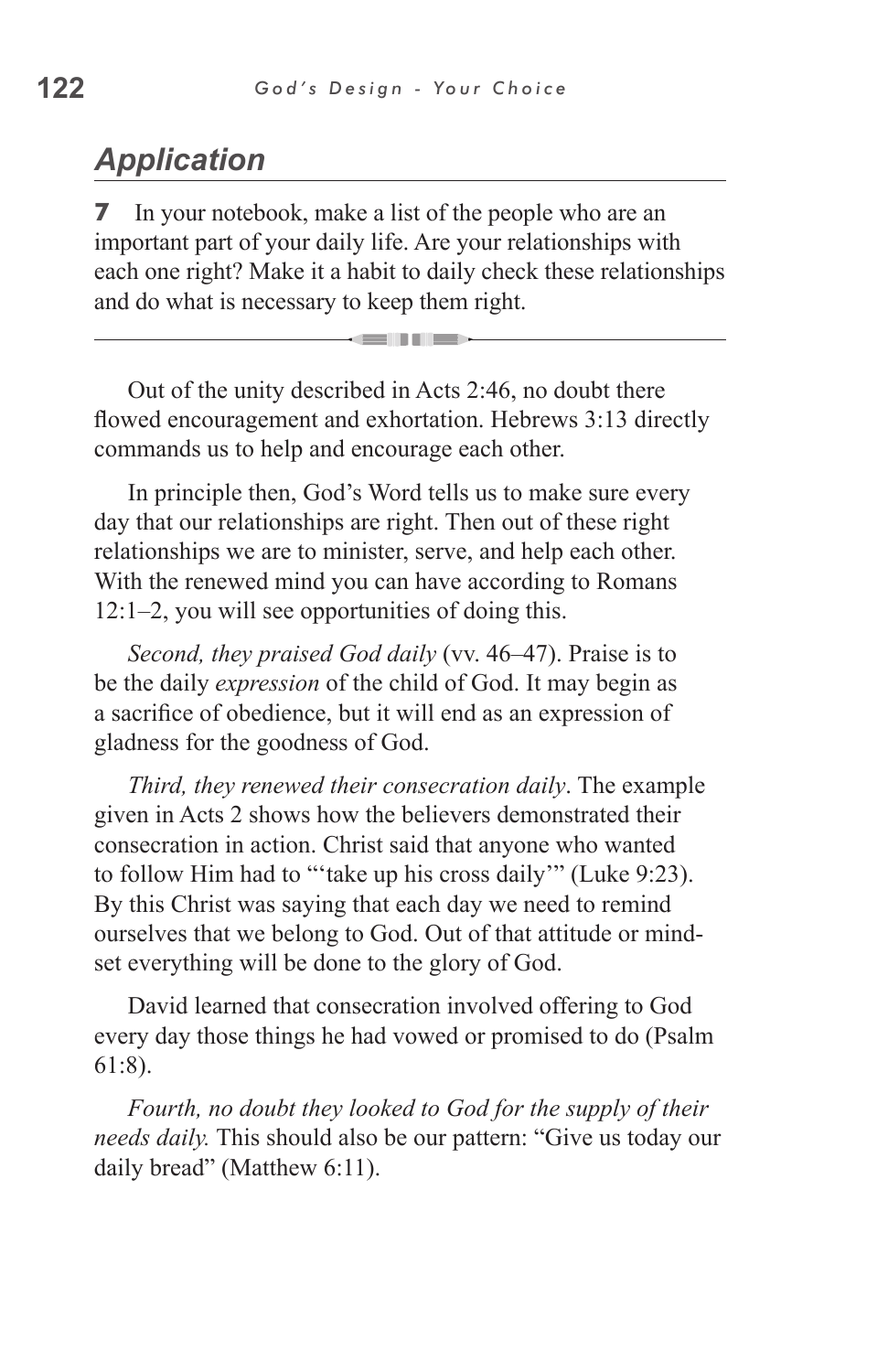# *Application*

**8** Circle the letter in front of each description of an action that is part of the *daily* cycle of obedience.

- **a)** Fasting for an extended time
- **b**) Giving praise and thanks to God
- **c)** Consecrating ourselves to God
- **d)** Keeping our relationships with others right
- **e)** Experiencing the new birth
- **f)** Trusting God for our daily needs

God's will, then, is *not* hard. We find confusion when we cloud the air with other issues. In our *daily* obedience He will guide our life-changing decisions*.*

 $\sim$  and it is the  $-$ 

What has He promised? He has said He will daily renew His benefits of grace and help to us (Psalm 68:19). We do not exhaust His supply for tomorrow by totally enjoying His provision for today.

This is the daily cycle—God has established it. It was there with Adam, the first man. It was there in the worship ceremonies of the nation of Israel. It was there in the New Testament church. And in that daily cycle, God guides us.

# *Application*

**9** Perhaps you have realized that you need to begin obeying God daily in one or more of the four ways described in this part of the lesson. In your notebook, complete each of the following sentences about these areas of daily obedience.

- **a)** (Refer to study question 7.) I need to daily check my relationships with these people:
- **b**) One of the ways I can take time to praise God daily is to ...
- **c)** Renewing my consecration to God each day means that I must ...
- **d)** I need to trust God to supply my daily needs of . . .